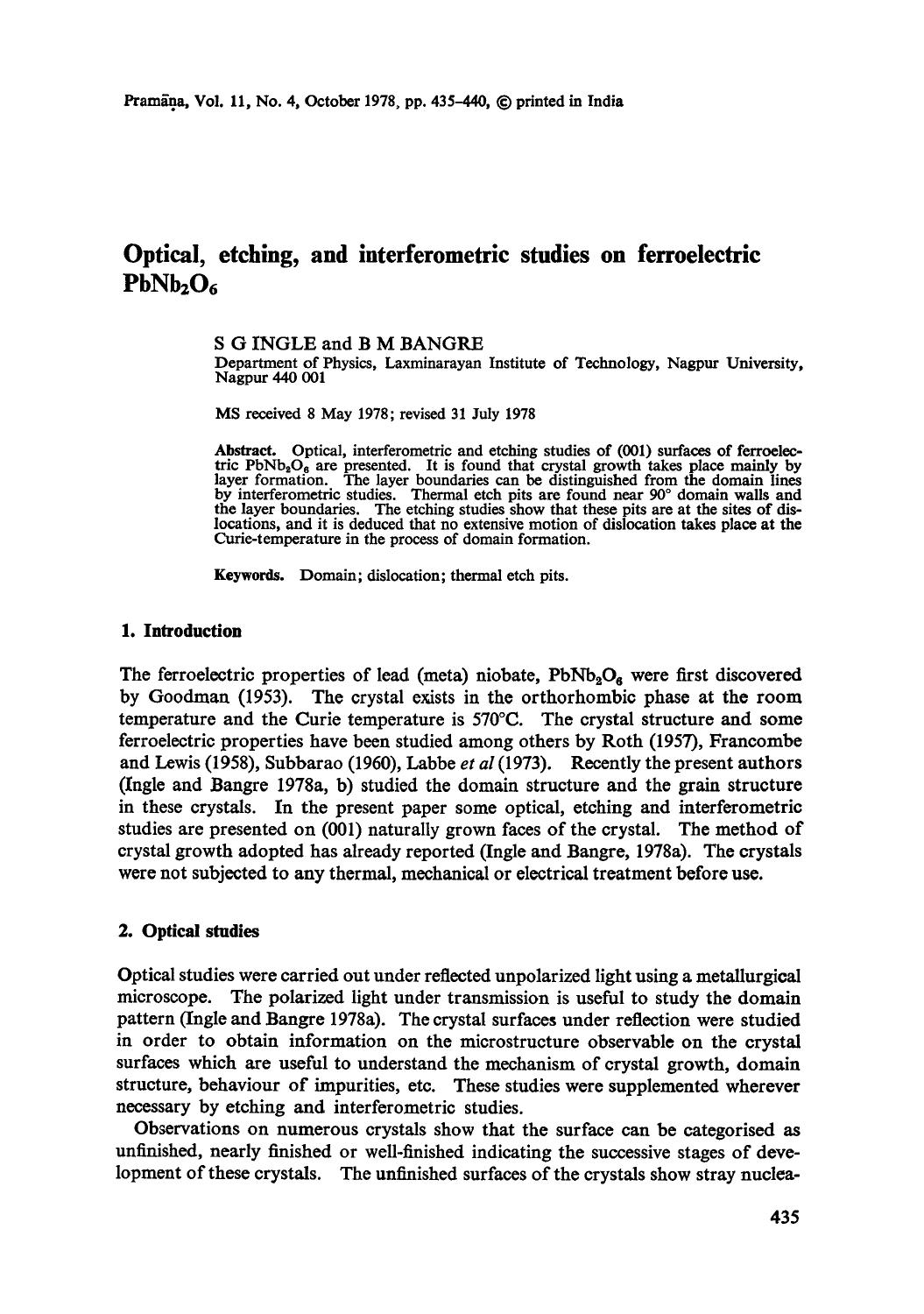tions, autonucleation (lackson 1967) and layer boundaries. Figure la shows stray nucleations with prismatic growth structure at the central region of the surface showing a somewhat covalent character of the crystal (Bunn 1949). Figure lb illustrates autonucleations and their interaction with growth fronts. The autonucleation is the nucleation of material on a crystal of same material (Jackson 1967) but distinct from dendrites. The linear fronts moving from the bottom (smoother surface) to the top (rougher surface) are curved as a result of interaction with the autonueleations at AB, CD, EF, GH, etc. The nearly finished surfaces show predominantly the layer growth boundaries (figure 2). On weU-finished surfaces these layer boundaries appear much straighter and look like domain lines (figure 3a). A series of parallel lines are observed in this photomicrograph. It has been shown in case of  $KNbO<sub>3</sub>$ that interferometric studies are necessary to distinguish a domain line from the layer boundary (Ingle *et al* 1977). If a crystal is thin, a polarizing microscope can be used, since in the interferometrie test the crystal surface is spoiled by silver deposition. The interferogram over the same crystal surface (figure 3b) however shows that some lines are domain lines, while the others represent layer boundaries. In the case of layer boundaries, there is a discontinuous jump of the fringe at the boundary and the fringes are seen moving continuously in the same direction as in the lower part of the figure 3b. One finds in figure 3b that in the top left region the interference fringes continue to move in straight lines undisturbed at the domain lines unlike the lower region. This is because the lines in the region are domain lines. In the case of this crystal no fringe bending across the domain wall is expected as in the case of  $60^{\circ}$  and  $90^{\circ}$  domains in KNbO<sub>3</sub> (Deshmukh and Ingle 1971a, b) and 90 $^{\circ}$  domains in BaTiO<sub>3</sub> (Bhide and Bapat 1963). It is interesting to see that the patterns AB and CD look like wedges formed by 90° domains (figure 3a). The interferograph (figure 3b) shows, however, that there is a shift as the interference fringes cross the lines forming the wedge-shaped patterns implying the formation of patterns by layer boundaries and not by domain lines. The lines of impurity segregations as observed in  $KNbO<sub>3</sub>$  (Mishra and Ingle 1974) are not observed in PbNb<sub>2</sub>O<sub>6</sub>. We had suggested in the case of  $KNbO<sub>3</sub>$  that the impurities segregate at the arrays of dislocationslying along the central regions of 60° domains forming such lines. In  $PbNb<sub>2</sub>O<sub>6</sub>$ , no such arrays of dislocations are obtained (Ingle and Bangre 1978b), and consequently there is no expectation of the lines of the impurity segregations, as is observed in practice in the interferogram.

Occasionally dendritic patterns occur as shown in figure 4. However, in general, ferroelectric PbNb<sub>2</sub>O<sub>6</sub> is found to grow through layer growth mechanism. Where the growth fronts move faster, they become curved and irregular producing different types of patterns. The impurities also play a significant role in changing the directions of the growth fronts and forming fresh growth fronts.

Another interesting observation was the presence of small pits by the side of layer growth boundaries as well as  $90^\circ$  domain lines (figure 5). Here one can see a series of pits (white dots) by the side of layer boundaries whether the boundaries are straight as in lower region or curved as in upper region. These pits are almost clearly visible on unfinished and nearly finished surfaces. On the well-finished surfaces the pits are not visible, perhaps due to subsequent deposition of the materials. Since these pits are observed on the naturally grown faces when the crystals are not subjected to any further chemical, thermal or mechanical treatment, it is obvious that they are produced on the faces during growth at the high temperature of crystal growth and hence are of the nature of thermal etch pits.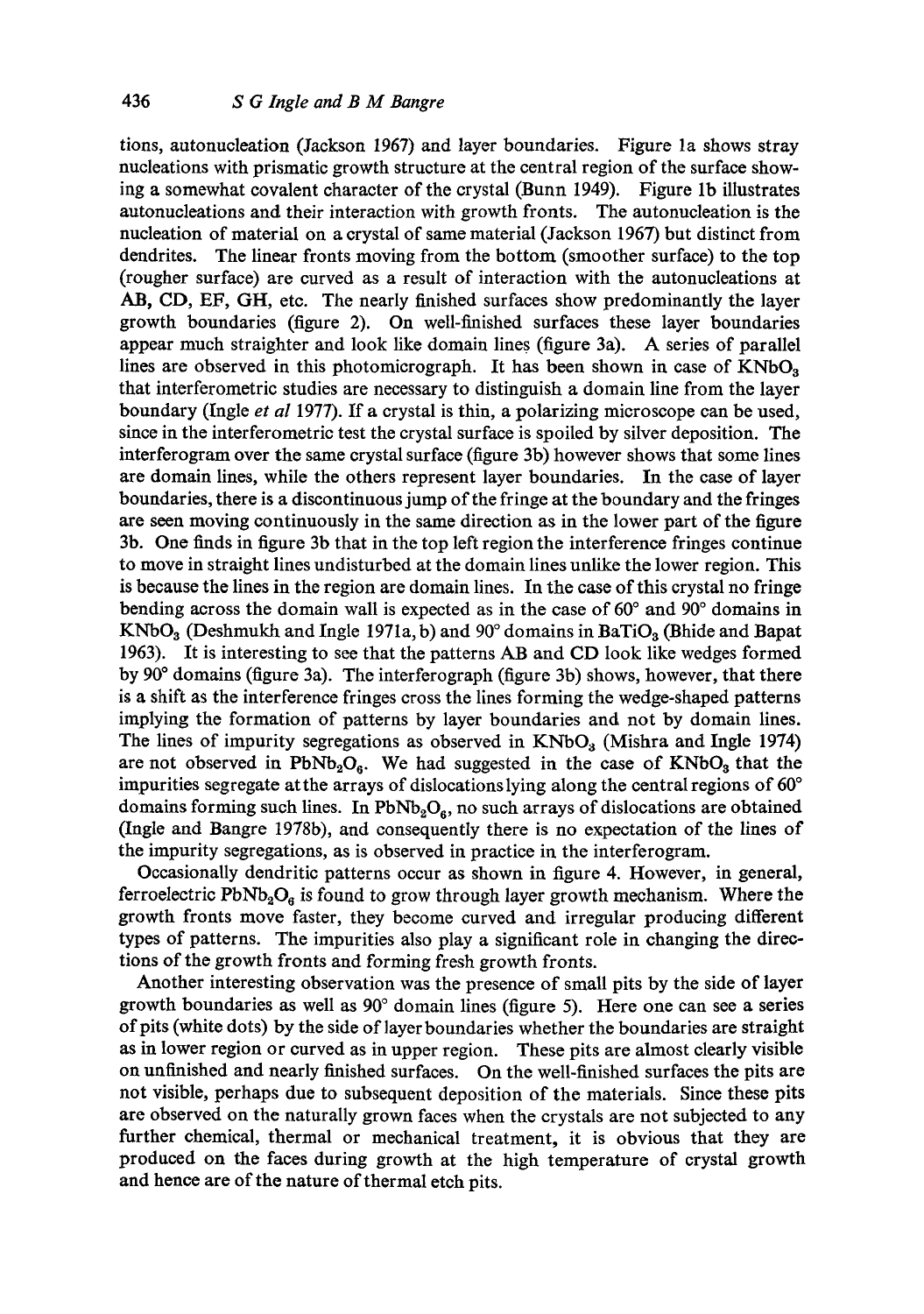

Figure 1a. Unfinished surface showing stray nucleations with prismatic growth structures (A and B) and thermal etch pits (white dots shown by arrows) **b.** interaction of growth fronts and autonucleations at AB, CD, EF, GH

Figure 2. Nearly developed natural surface. Plates A and B bounded by rectangu-<br>lar layer growth boundaries are seen with thermal etch pits on the plates shown by arrows ( $\times 360$ )

**Figure 3a. A** well-developed surface showing series of parallel lines at the top left region (layer growth boundaries and domain lines) and wedge shaped patterns *AB,*   $\overline{CD}$ , etc. **b.** Interferograph over the surface shown in 3a ( $\times$ 405)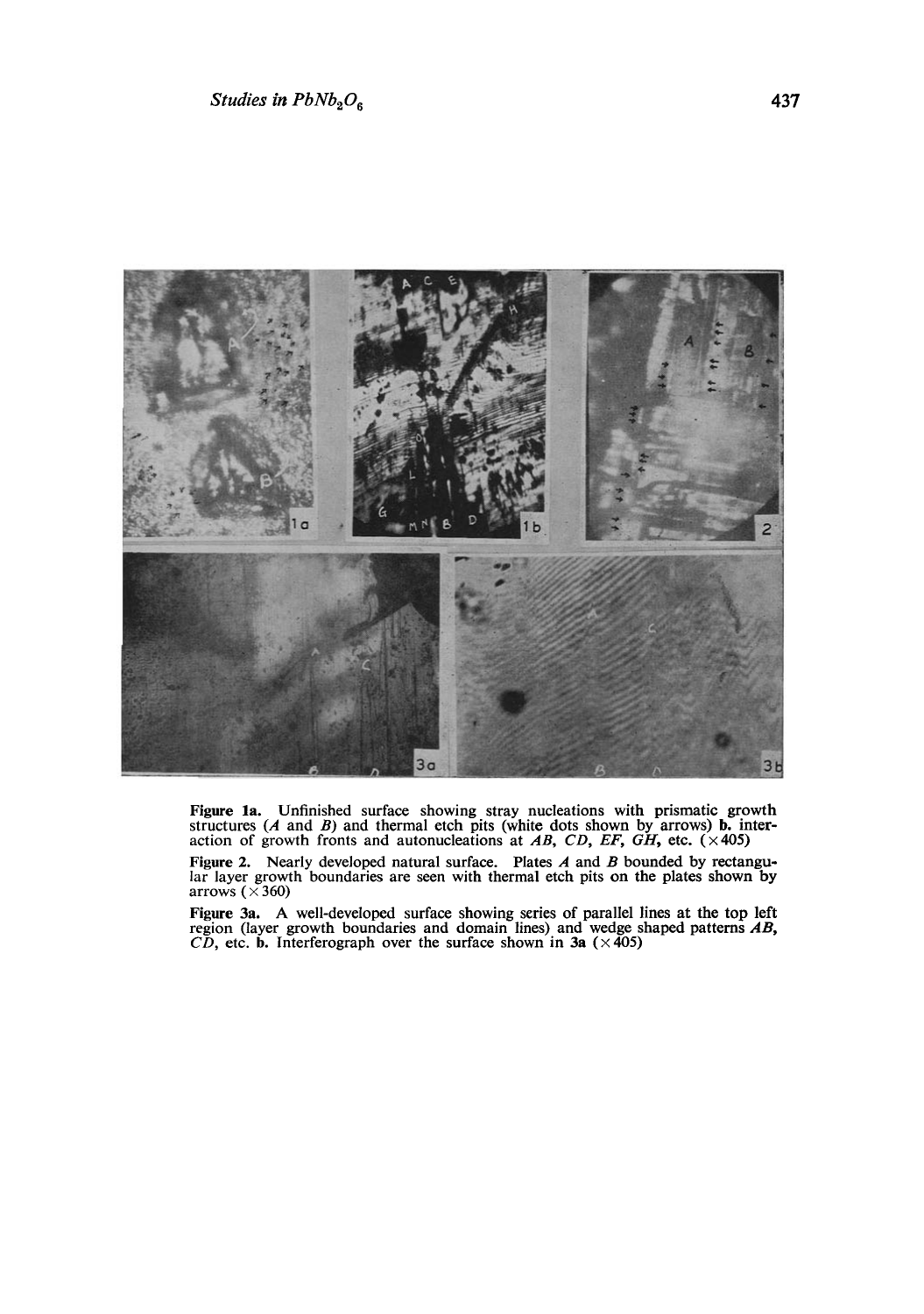

Figure 4. Dendritic growth in  $PbNb_2O_6$  ( $\times 270$ )<br>Figure 5. Layer growth boundaries associated with thermal etch pits (white dots<br>shown by arrows) ( $\times 360$ )<br>Figure 6. a. Naturally grown surface showing 90° domain lines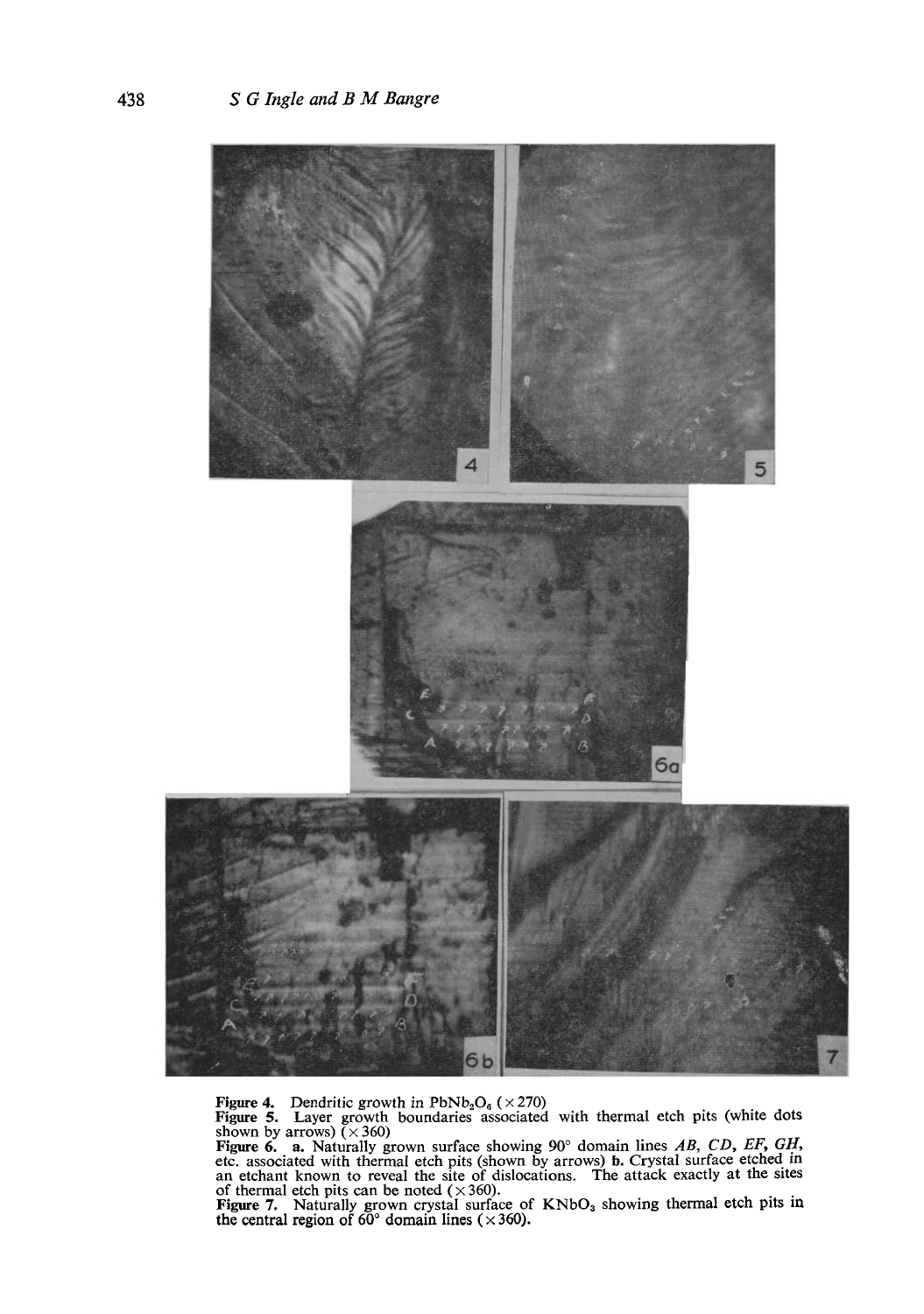# **2. Thermal etch pits and etching studies**

As such pits are at the sites of defects, the nature of the defect involved in the ease of thermal etch pits was assessed by the etching technique. It was interesting to note that the etchant attacking the sites of dislocations on (001) plane (Ingle and Bangre 1978b) attack the crystal surface exactly at the sites of thermal etch pits. Figure 6a shows a photomicrograph of naturally grown crystal surface. The black lines AB, CD, EF, GH, etc. are domain lines and near these lines numerous small sized etch pits (shown by arrows) can be observed. This crystal was etched in an etchant containing 0.5 g of  $NH_4NO_3$  in 6 ml of 20% dil. HNO<sub>3</sub> for 30 min. It has already been shown by the authors that this etchant attacks the sites of dislocations (Ingle and Bangre 1978b). The existing etch pits are found to grow in size (figure 6b), which means that the thermal etch pits are at the sites of dislocations and if they are not, separate dislocation pits would have been produced and shown along with the thermal etch pits shown in figure 6b. The location of the thermal pits observed in various photomicrographs also agrees with the theoretically anticipated positions. For example, in PbNb<sub>2</sub>O<sub>6</sub> the tendency of the dislocation is to be drawn towards 90 $^{\circ}$  domain walls through a domain dislocation interaction. Correspondingly, the thermal etch pits are expected to be found near 90 ° domain walls as is nearly found in practice. The domain dislocation interaction is more pronounced in  $KNbO<sub>3</sub>$  than in this crystal. There the dislocations lie along central regions of  $60^{\circ}$  domains through domain dislocation interaction. One indeed finds arrays of thermal etch pits along the central region of  $60^\circ$  domains (figure 7). The dislocations are also known to form at the layer boundaries during the growth period as suggested by Seitz (1950) and Frank (I952), and correspondingly the thermal etch pits are found along the layer boundaries (figure 5). In the case of  $KNbO_3$  also such thermal etch pits near the layer boundaries are found.

The observation on thermal etch pits settles one important question regarding domain dislocation interaction in  $PbNb<sub>2</sub>O<sub>6</sub>$  and  $KNbO<sub>3</sub>$ . One finds that at room temperature the domains have regular correlation with the dislocation substructure. The question that arises now is whether there is an extensive motion of dislocation at the Curie temperature to produce appropriate domain structure with minimum possible free energy, or whether the dislocations are already so arranged during growth. The observations on thermal etch pits make it clear that the dislocations that exist in the form of loops already exist in their proper positions, and no extensive motion of dislocation is called for at the Curie temperature.

## **4. Conclusion**

Thus the above optical interferometric and etching studies show that the main mechanism of crystal growth is by layer formation. There is no distortion at the surface at 90 $\degree$  domain wall as in the case of 60 $\degree$  and 90 $\degree$  domains in KNbO<sub>3</sub> (Deshmukh and Ingle 1971a, b) and 90 $^{\circ}$  domain in BaTiO<sub>3</sub> (Bhide and Bapat 1963), and the dislocation substructure is already present in a suitable way to influence the domain formation at the Curie temperature.